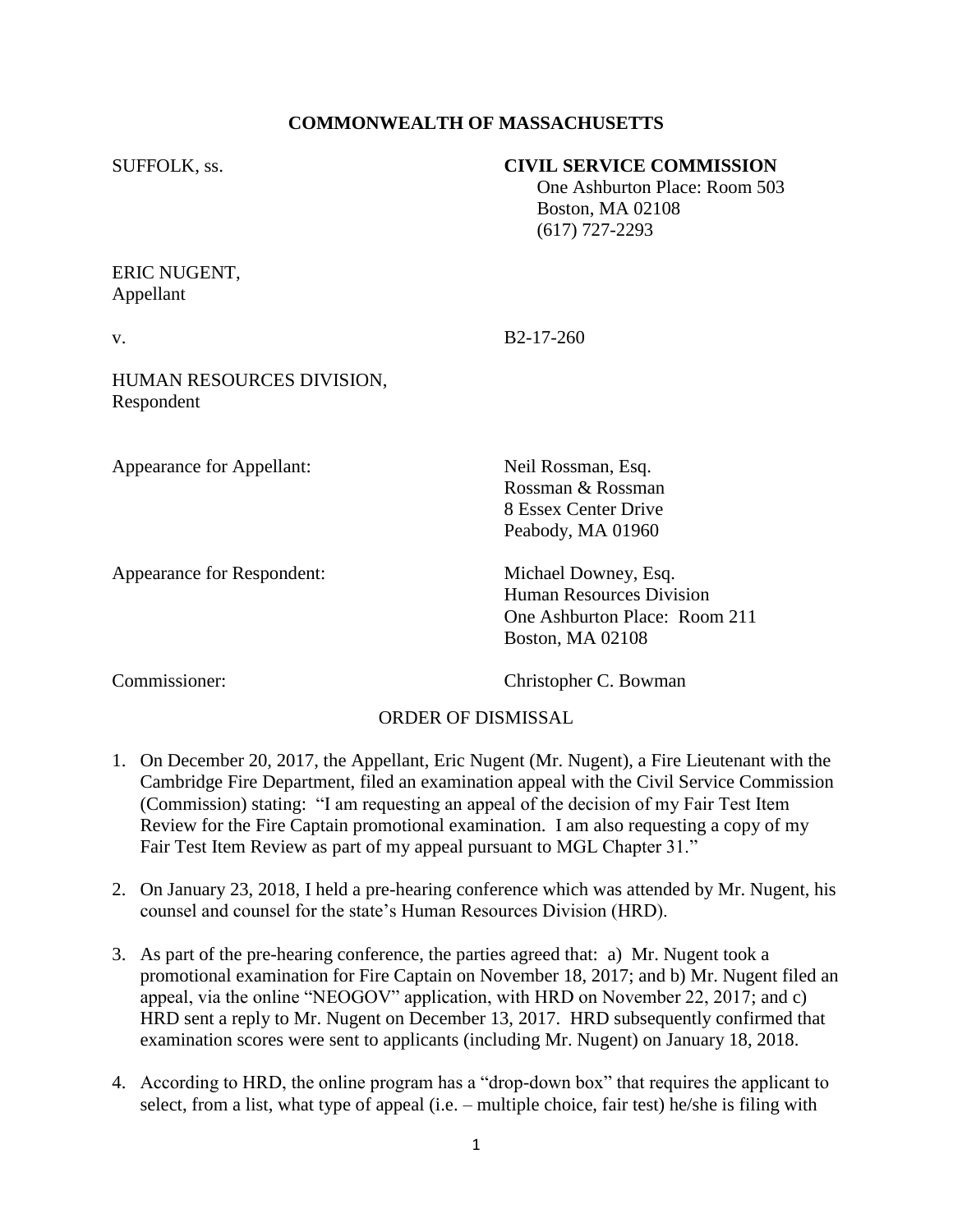HRD.

- 5. According to HRD, the applicant may not check multiple boxes (i.e. multiple choice AND fair test), but, rather, if he/she wishes to file more than one type of appeal, must attempt to go back into the online system and file two separate appeals.
- 6. Both parties agree that Mr. Nugent, in his appeal to HRD, checked the "multiple choice" selection and did not go back into the online application and file a separate "fair test" appeal.
- 7. HRD produced a document that Mr. Nugent attached (uploaded) to his online appeal to HRD which states in part: "RE: 2017 Fire Capt promotional exam test question review."
- 8. The above-referenced document references six (6) separate questions from the November 18, 2017 Fire Captain examination arguing that the questions were either invalid or that there could be more than one correct answer.
- 9. HRD acknowledges that, in prior years, when such appeals were received, HRD would respond with an itemized list that referenced the questions and a determination for each questions regarding whether more than one correct answer was being accepted, as argued by an applicant.
- 10. HRD acknowledges that, in this examination cycle, HRD no longer provides an itemized response, but, rather, acknowledges receipt of the appeal and informs the applicant that HRD has "taken [the] information provided in your request for review into account when grading the examination"
- 11. HRD stated that the reasons for this change in practice include the need to protect the confidentiality of the examination process and issues related to limited resources.
- 12. HRD argues that, since Mr. Nugent never filed a fair test review with HRD, the Commission has no jurisdiction to hear the instant appeal, and even if such a review had been filed, there is no basis for the Commission to allow such an appeal.
- 13. Via a Procedural Order issued January 25, 2018, I advised Mr. Nugent that should he wish to pursue his appeal, he would need to file a More Definite Statement with the Commission, providing more detail regarding the basis of his appeal.
- 14. On February 6, 2018, Mr. Nugent submitted the More Definite Statement referenced above.
- 15. I subsequently inquired with HRD regarding whether applicants who took this promotional examination could request a "fair test" review online with HRD within seven (7) days *after the examination results were sent to applicants.* HRD replied stating: "In accordance with Section 22 of Chapter 31, which allows candidates *no later than 7 days after the date of the exam* to submit a fair test appeal, the line to file such a claim on NEOGOV system closes out, or disappears, upon the expiration of the 7-day period." (emphasis added)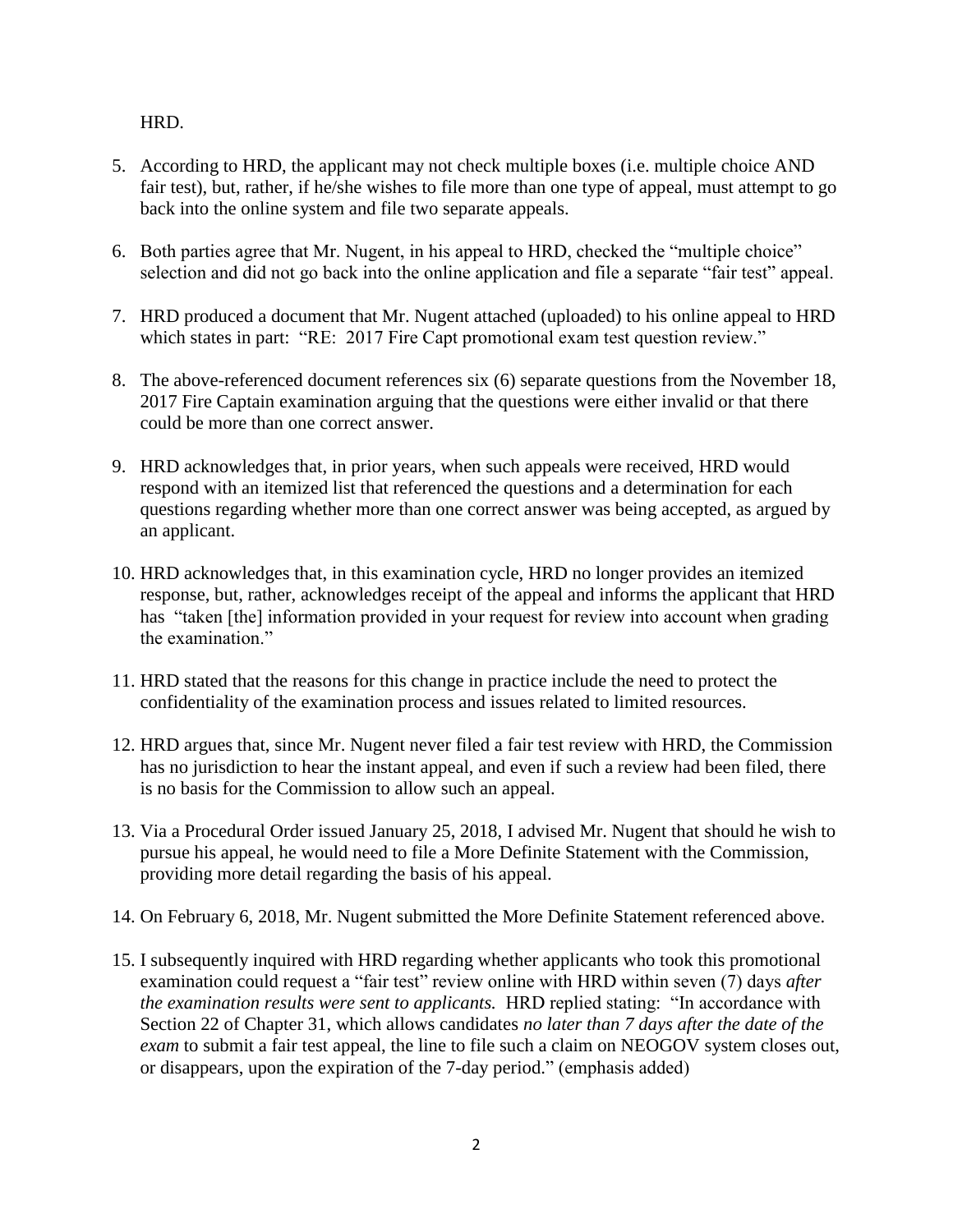#### *Analysis*

 The record here clearly establishes that, subsequent to taking the promotional examination on November 18, 2017, Mr. Nugent filed a timely request with HRD seeking a review "of the applicant's answers to multiple choice questions" as permitted under G.L. c. 31, § 22. Specifically, he asked HRD to review six (6) multiple choice questions.

 Under Section 22, applicants are permitted to request that HRD conduct such a review, but HRD's determination regarding the review of multiple choice questions is not reviewable by the Commission. See Hickey v. Civ. Serv. Comm'n & Human Resources Div., 60 Mass.App.Ct. 1104, 799 (2003) (Unpublished Decision), upholding a Superior Court Decision in which the Superior Court affirmed a Commission decision dismissing a multiple choice-related appeal based on a lack of jurisdiction.)

 The appeal filed with HRD by Mr. Nugent on November 22, 2017 was not a "fair test" appeal.

 Upon receiving HRD's "reply" to his multiple choice appeal on December 13, 2017, Mr. Nugent filed an appeal with the Commission on December 20, 2017, seeking to retroactively define his November 22<sup>nd</sup> appeal with HRD as a fair test appeal, stating: "I am requesting an appeal of the decision of my Fair Test Item Review …"

 Based on the statements of the parties at the pre-hearing conference, the More Definite Statement and the documents submitted, it is clear to me that what Mr. Nugent is seeking here is for HRD to produce the same type of detailed response (*to the multiple choice review*) that HRD provided in the past. Specifically, instead of simply providing an "acknowledgment" of the applicant's request for review, Mr. Nugent want to know what decision HRD reached on each of the six (6) specific questions he brought to the attention, the same type of information he and others have received form HRD in the past.

 Setting aside, for the moment, the merits of his argument, the question remains regarding whether the Commission has jurisdiction to hear his appeal. As referenced above, the Appeals Court, in an unpublished decision, upheld a Superior Court decision, affirming a Commission decision dismissing a multiple choice-related appeal based on a lack of jurisdiction. The underlying facts of Hickey reinforce that the Commission lacks jurisdiction to hear Mr. Nugent's appeal here.

 In Hickey, the applicant requested an answer sheet review of his multiple choice questions and HRD conducted the review within six (6) weeks. However, HRD failed to render a decision on his appeal and send a copy of a decision to Mr. Hickey. Years later, Mr. Hickey filed an appeal with the Commission, arguing, among other things, that HRD failed to conduct a meaningful review and failed to record the results of the review in violation of Section 22. Although the Commission, in Hickey, bemoaned the "bureaucratic run-around" that Mr. Hickey had received, it dismissed his appeal based on a lack of jurisdiction to hear multiple choicerelated appeal. In upholding the Commission's dismissal, the Appeals Court stated in part: " … even if the written decision was not rendered and delivered to Hickey as required by statute,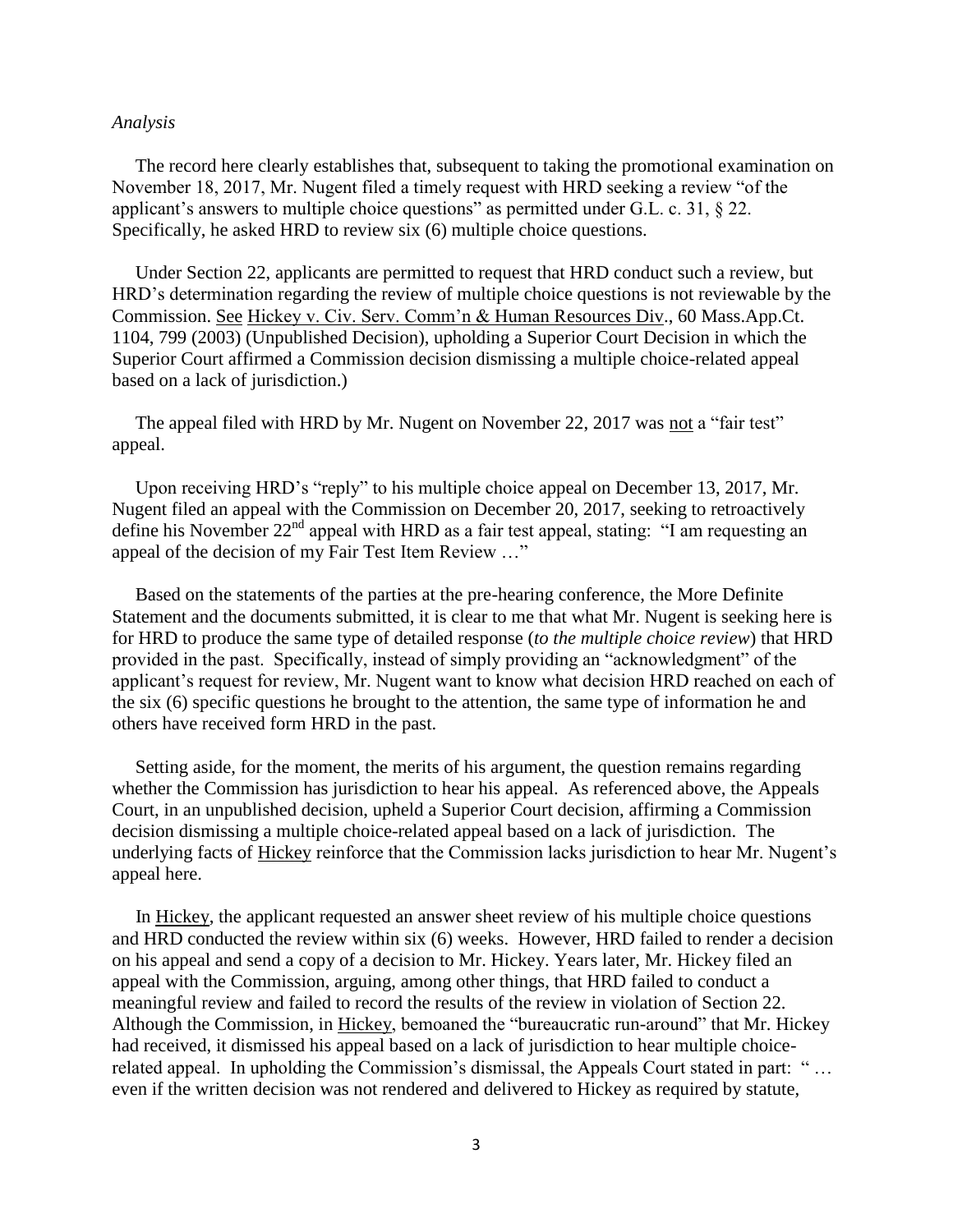Hickey had no right to appeal the decision based on the lack of adjustments to his multiple choice score."

 The point here is this: In Hickey, the Court affirmed the Commission's lack of jurisdiction over multiple-choice related appeals even when it was undisputed that HRD failed to provide any decision to Mr. Hickey. Here, Mr. Nugent is filing an appeal with the Commission contesting the type of decision (i.e. – insufficient details) that he received from HRD regarding his multiple choice appeal. When viewed in this context, it simply cannot be argued that the Commission has jurisdiction to hear the instant appeal.

 While Mr. Nugent's appeal must be dismissed based on jurisdictional grounds, I am (again) troubled by certain aspects of HRD's review process here.

 First, more than eight (8) years ago, the Superior Court, in O'Neill v. Civ. Serv. Comm'n & Human Resources Division, Middlesex Sup. Crt. No. 09-0391 ruled that: "This Court does not agree that the seven day filing limit [for fair test reviews] begins running from the date of the exam in the present situation, because the applicant could not know the number of faulty questions until he receives his answer key. In that situation, due process would seem to impose a discovery rule, in which the time limit begins at the time the applicant knew or should have known of the facts giving rise to his fair test challenge. Thus, O'Neill would be required to file his fair test review request within seven days of [receiving the examination results]." In a 1:28 Decision, the Appeals Court upheld the Superior Court's decision. (See O'Neill v. Civ. Serv. Comm'n and Human Resources Division, 10-P-384 (2011) (1:28 Decision). The Commission has adopted the Court's interpretation of this filing deadline and consistently cited and relied upon it in multiple decisions (see e.g. Swan v. Human Resources Division, 28 MCSR 631 (2015). HRD has effectively ignored these judicial and Commission decisions and implemented an online appeal option where the option to file a fair test appeal "disappears" seven (7) days after the date of the examination. HRD should rectify his error forthwith.

 Second, while the Commission has consistently affirmed HRD's "broad authority" over the administration of examinations, this appears to be another case in which an action by HRD has had the unintended consequence of creating a process that potentially lacks the type of transparency that instills confidence in the examination process. Specifically, the decision by HRD to stop its longstanding practice of providing applicants with a detailed reply to multiple choice appeals, including whether the appeals related to individual questions was approved or denied, appears to be more related to a purported lack of resources, as opposed to a new-found decision that providing such details would jeopardize the integrity of the examination process. While the Commission is not unsympathetic to the issue of scarce resources, this change in procedure warrants a second look by HRD.

 Based on the Commission lack of jurisdiction to hear this appeal, Mr. Nugent's appeal under Docket No. B2-17-260 is hereby *dismissed*.